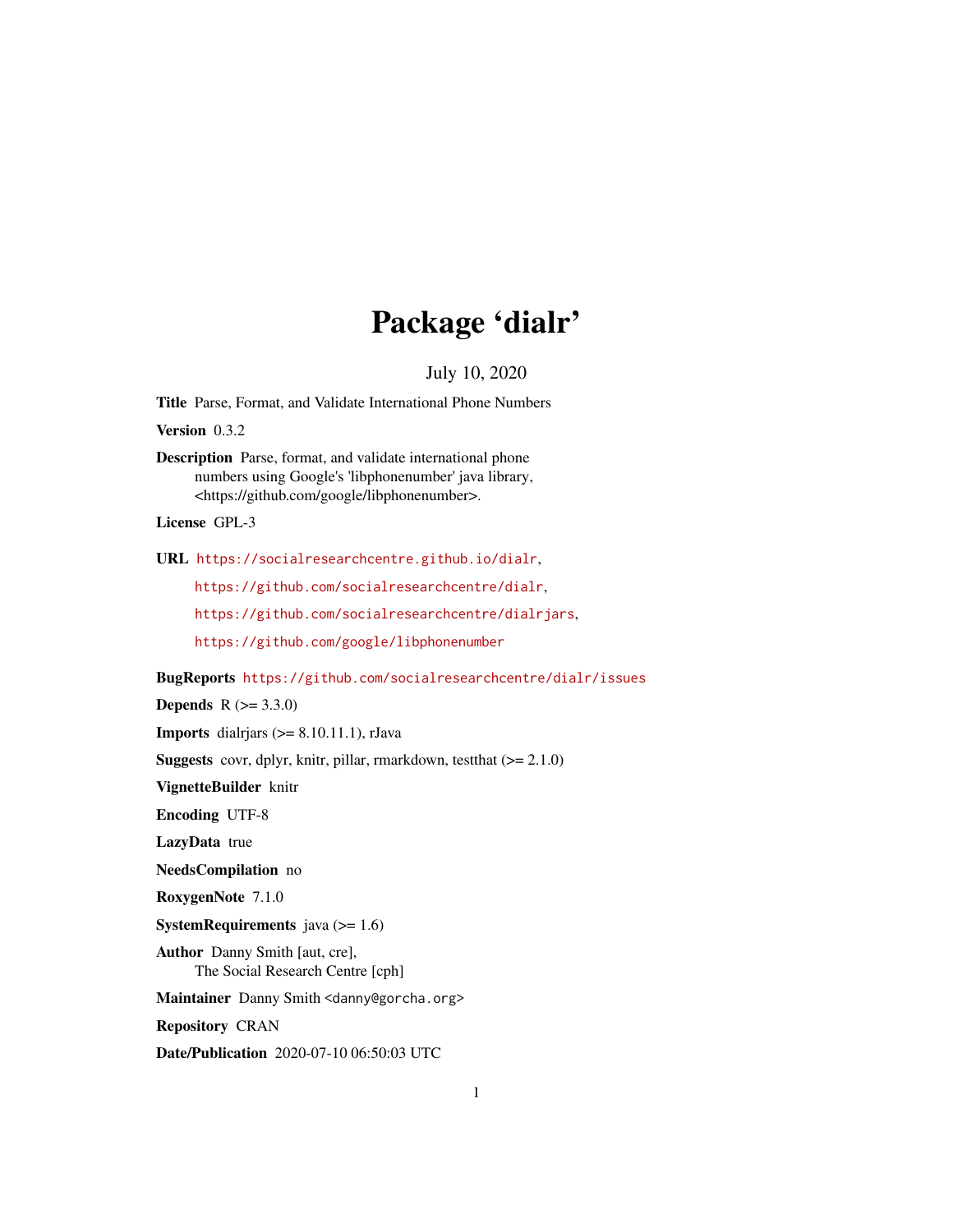# <span id="page-1-0"></span>R topics documented:

|  | $\overline{2}$ |
|--|----------------|
|  | 3              |
|  | $\overline{4}$ |
|  | 5              |
|  | 8              |
|  | -9             |
|  |                |
|  |                |
|  |                |
|  |                |
|  |                |
|  |                |
|  |                |
|  |                |
|  |                |
|  |                |
|  |                |
|  |                |

#### **Index** [21](#page-20-0)

check\_cc *Check ISO country code*

# Description

Check whether an [ISO country code](#page-7-1) is valid.

# Usage

check\_cc(country)

# Arguments

country A character vector of [ISO country codes.](#page-7-1)

# Value

A logical vector flagging which elements are valid codes.

# Examples

check\_cc(c("AU", "US", "CN", "WRONG", NA))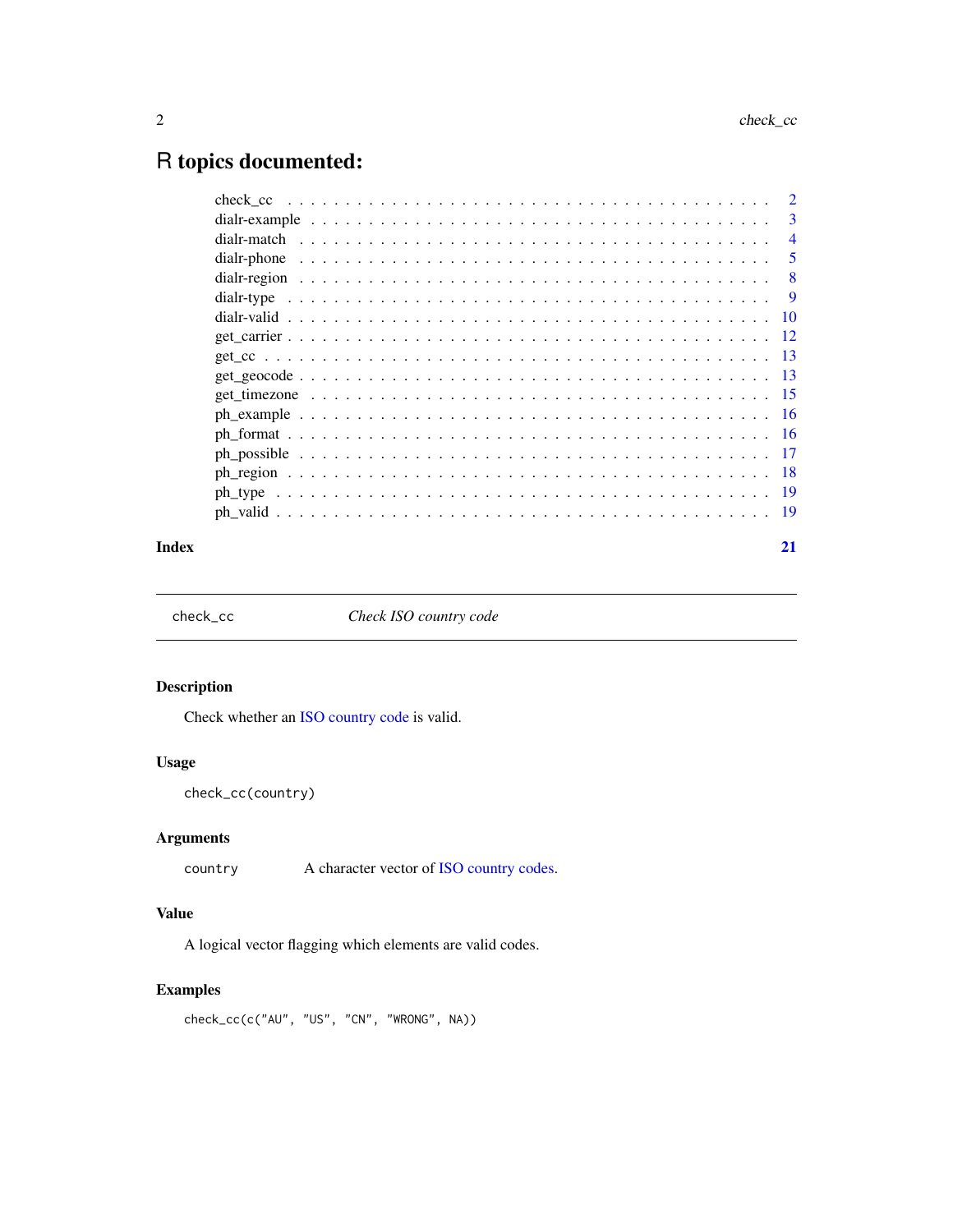<span id="page-2-1"></span><span id="page-2-0"></span>

Produces example phone numbers for the given [region](#page-7-1), [type](#page-8-1) and valid combinations. Input vectors are recycled as necessary if a vector of length 1 is provided.

#### Usage

get\_example(region, type = NULL, valid = TRUE)

#### Arguments

| region | A character vector of ISO country codes.                                                                                                                                                               |
|--------|--------------------------------------------------------------------------------------------------------------------------------------------------------------------------------------------------------|
| type   | A character vector of phone number types for each region. If NULL (default),<br>returns an example "FIXED_LINE" number. Returns an empty phone number<br>if type is not valid for the provided region. |
| valid  | A logical vector. For each FALSE entry, get_example returns an example invalid<br>number, and type is ignored.                                                                                         |

# Value

A [phone](#page-4-1) vector.

#### libphonenumber reference

get\_example(): PhoneNumberUtil.getExampleNumberForType(); PhoneNumberUtil.getExampleNumber() if type is NULL or NA; PhoneNumberUtil.getInvalidExampleNumber() if valid is FALSE.

#### See Also

[get\\_supported\\_regions\(\)](#page-7-2) for valid region codes, [get\\_types\\_for\\_region\(\)](#page-8-2) to get valid phone types for a region.

Other phone functions: [dialr-match](#page-3-1), [dialr-phone](#page-4-2), [dialr-region](#page-7-1), [dialr-type](#page-8-1), [dialr-valid](#page-9-1), [dialr](#page-0-0)

```
# Get a basic example number
get_example("AU")
# Get an example mobile number
get_example("AU", type = "MOBILE")
# Example phone number for an invalid type
get_example("AU", type = "VOICEMAIL")
```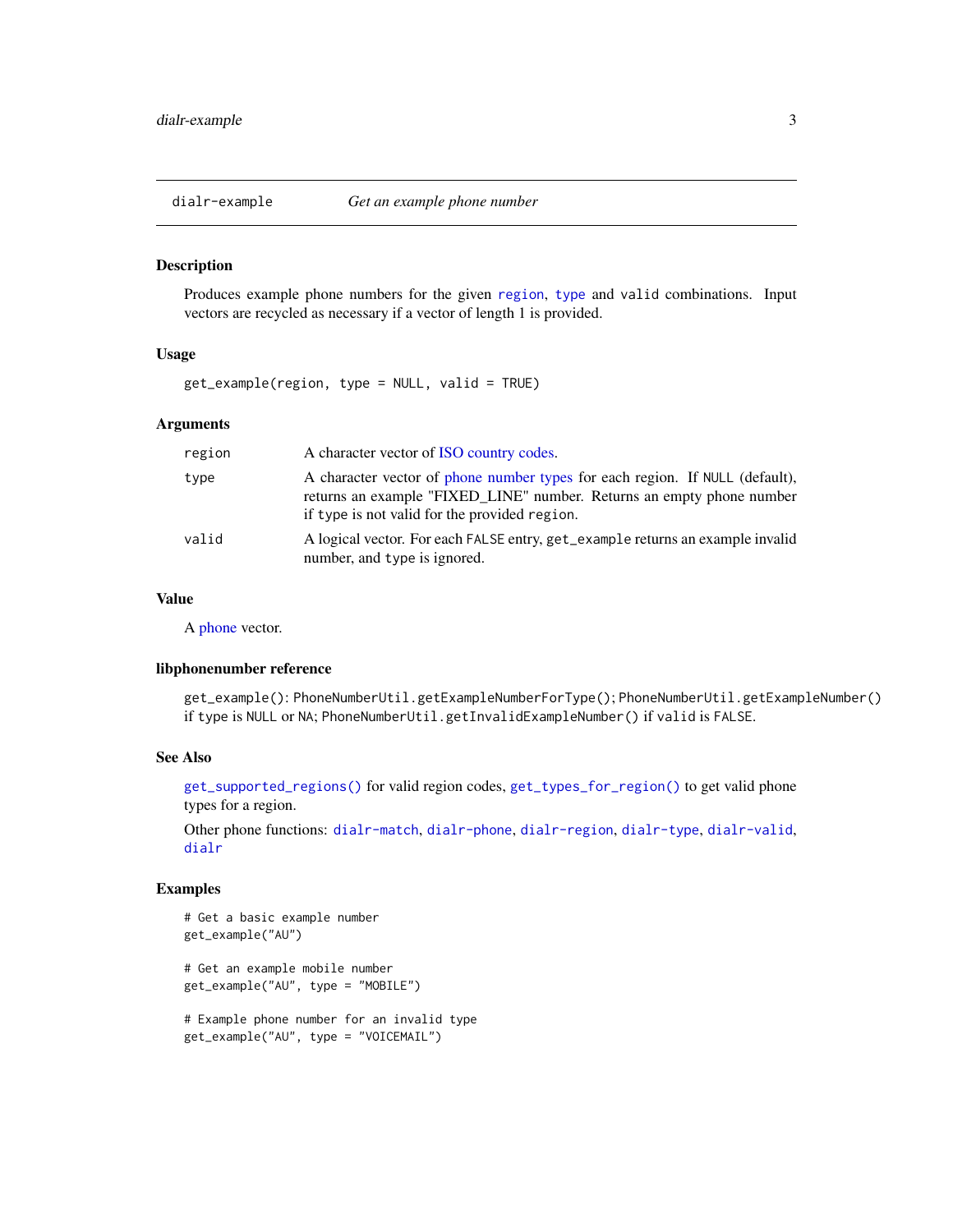```
# Get an example invalid number
get_example("AU", valid = FALSE)
# Get a combination of the previous examples
get_example(c("AU", "AU", "AU", "AU" ),
          c(NA, "MOBILE", "VOICEMAIL", NA ),
          c(TRUE, TRUE, TRUE, FALSE))
```
dialr-match *Phone number equality checks*

# Description

Check if two vectors contain matching phone numbers. See Details section for a full list of match types. is\_match() with default arguments is used to implement == and != for phone vectors.

is\_match() accepts phone or atomic vectors. Atomic vectors are converted to character for comparison. Note that although they can contain formatting character vectors are not parsed with a default region, so they will only ever be an "EXACT\_MATCH" if a country calling code is specified with + at the start. See Examples.

# Usage

is\_match(e1, e2, detailed = FALSE, strict = TRUE, not\_number\_na = TRUE)

#### Arguments

| e1       | A phone or character vector.                                                                                                                                               |
|----------|----------------------------------------------------------------------------------------------------------------------------------------------------------------------------|
| e2       | A phone or character vector.                                                                                                                                               |
| detailed | If FALSE, is match() returns a logical vector. If TRUE, it returns a character<br>vector with the match type. See Details section for possible return values.              |
| strict   | If TRUE, only "EXACT_MATCH" is treated as a match. If FALSE, "EXACT_MATCH",<br>"NSN_MATCH" and "SHORT_NSN_MATCH" are all considered a match. Ignored if<br>$delta = TRUE.$ |
|          | not_number_na If TRUE, "NOT_A_NUMBER" is converted to NA.                                                                                                                  |

#### Details

Possible return values for  $is\_match(x, detailed = TRUE)$ :

- "EXACT\_MATCH": The country\_code, NSN, presence of a leading zero for Italian numbers and any extension present are the same.
- "NSN\_MATCH": Either or both values has no region specified, and the NSNs and extensions are the same.
- "SHORT\_NSN\_MATCH": Either or both values has no region specified, or the region specified is the same, and one NSN could be a shorter version of the other number. This includes the case where one has an extension specified, and the other does not.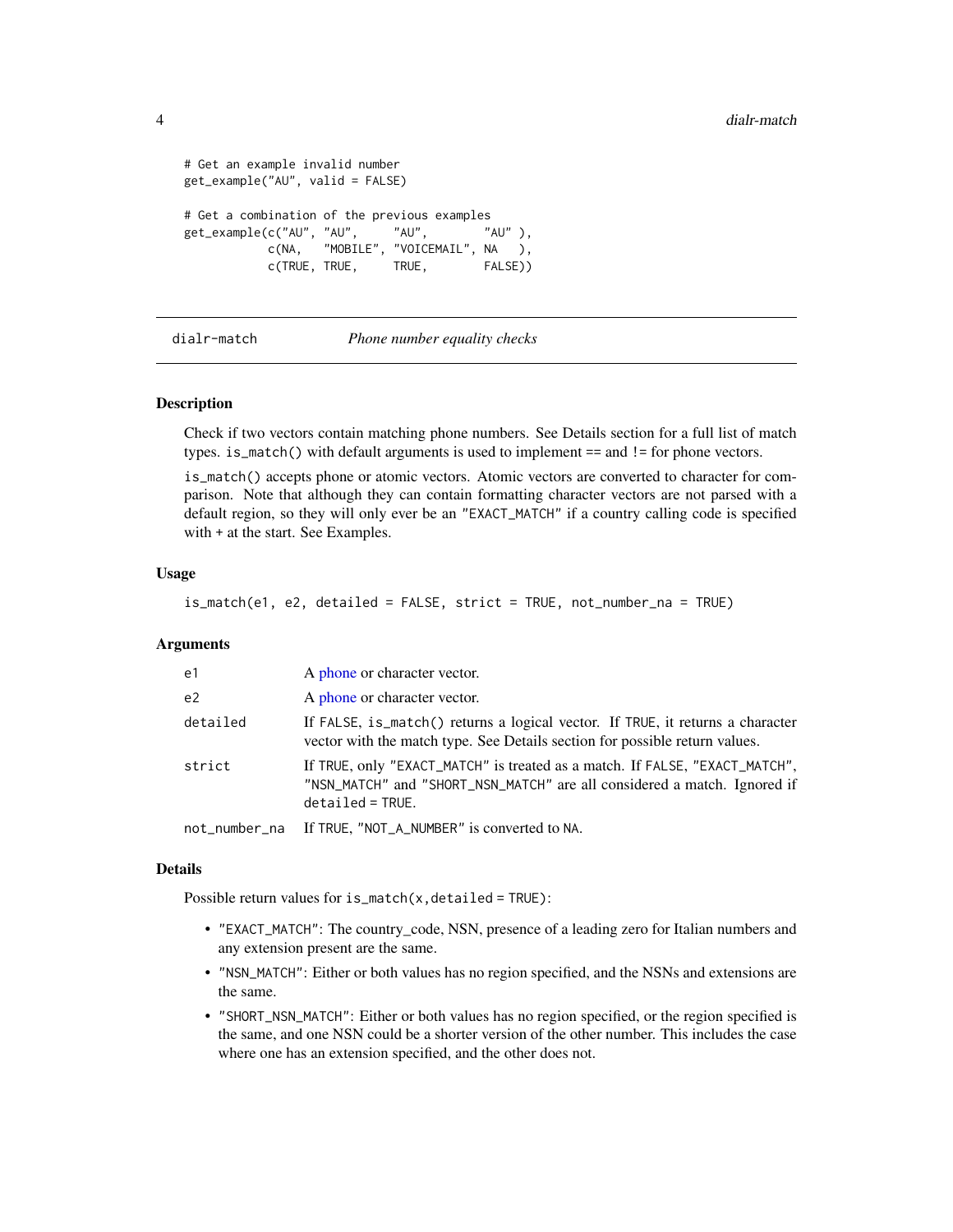# <span id="page-4-0"></span>dialr-phone 5

- "NOT\_A\_NUMBER": One of the input phone numbers failed to parse.
- "NO\_MATCH": All others.

For example, the numbers +1 345 657 1234 and 657 1234 are a "SHORT\_NSN\_MATCH". The numbers +1 345 657 1234 and 345 657 are a "NO\_MATCH".

#### Value

A logical or character vector.

#### libphonenumber reference

is\_match(): PhoneNumberUtil.isNumberMatch()

# See Also

Other phone functions: [dialr-example](#page-2-1), [dialr-phone](#page-4-2), [dialr-region](#page-7-1), [dialr-type](#page-8-1), [dialr-valid](#page-9-1), [dialr](#page-0-0)

#### Examples

```
is_match(phone("0412 345 678", "AU"), phone("+61412345678", "AU"))
phone("0412 345 678", "AU") == phone("+61412345678", "AU")
phone("0412 345 678", "AU") != phone("+61412345678", "AU")
# character vectors are only fully specified with a country calling code
is_match("0412345678", "0412345678", detailed = TRUE)
is_match("+61412345678", "+61412345678", detailed = TRUE)
is_match(phone("0412345678", "AU"), "0412345678", detailed = TRUE)
is_match(phone("+61412345678", "AU"), "+61412345678", detailed = TRUE)
```
<span id="page-4-2"></span>dialr-phone *Phone number parsing and formatting*

#### <span id="page-4-1"></span>Description

A phone vector stores phone numbers parsed with libphonenumber for formatting and further processing.

#### Usage

```
phone(x, region)
```
phone\_reparse(x)

is.phone(x)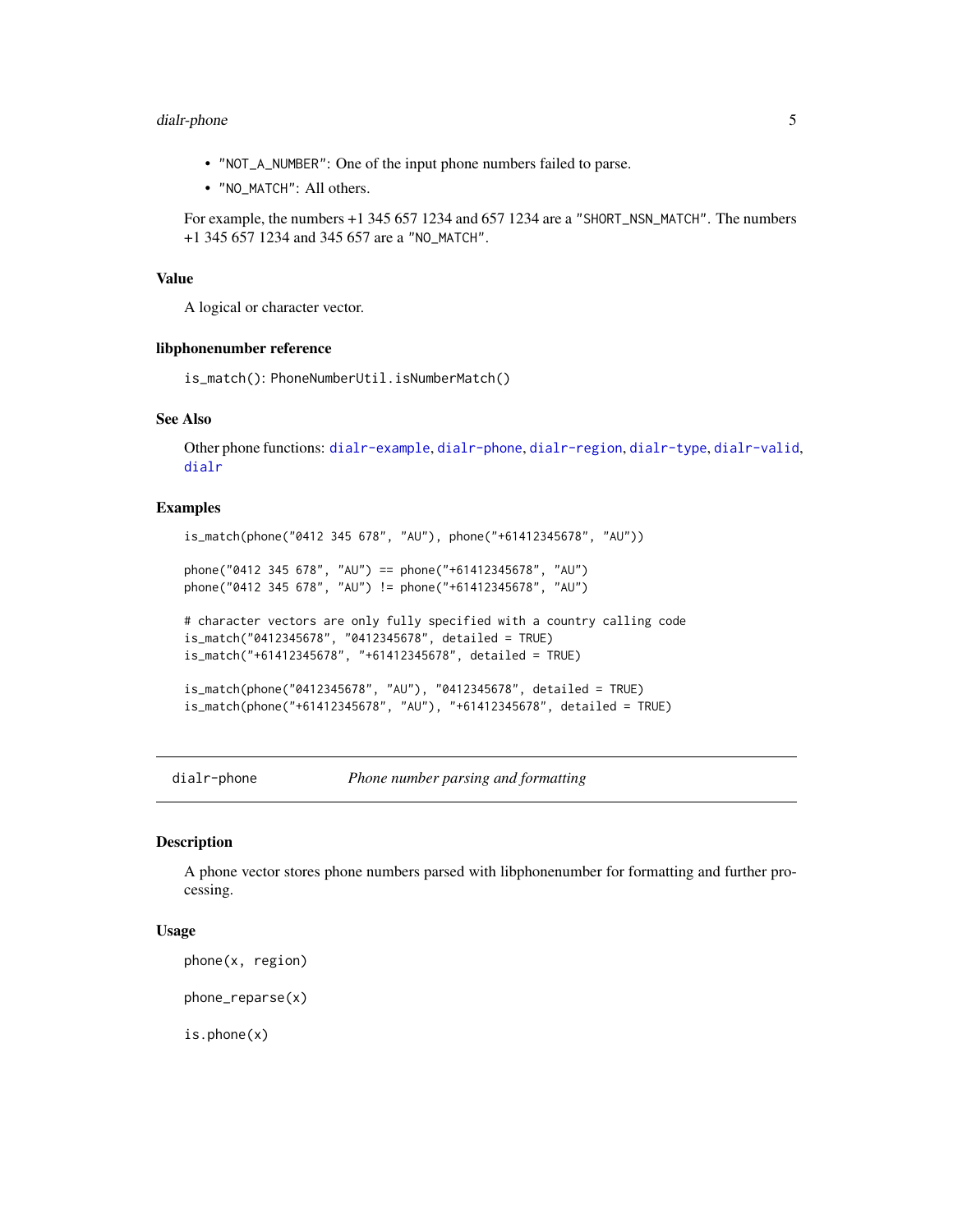# <span id="page-5-0"></span>6 dialr-phone

```
## S3 method for class 'phone'
print(x, n = 10, ...)
## S3 method for class 'phone'
format(
  x,
  format = c("E164", "NATIONAL", "INTERNATIONAL", "RFC3966"),
  home = NULL,clean = TRUE,
  strict = FALSE,
  ...
\mathcal{L}## S3 method for class 'phone'
as.character(x, raw = TRUE, ...)
```
# Arguments

| х      | A character vector of phone numbers.                                                                                                                                                                                                                                                       |
|--------|--------------------------------------------------------------------------------------------------------------------------------------------------------------------------------------------------------------------------------------------------------------------------------------------|
| region | A character vector of ISO country codes with the default region for each phone<br>number in x. A region vector of length 1 will be recycled to the length of x.<br>If NA or $"$ , numbers written in international format (with a leading $+)$ will be<br>parsed without a default region. |
| n      | Number of elements to print.                                                                                                                                                                                                                                                               |
| .      | Additional arguments for specific methods.                                                                                                                                                                                                                                                 |
| format | Phone number format to use from one of four standards:                                                                                                                                                                                                                                     |
|        | • "E164": general format for international telephone numbers from ITU-T<br>Recommendation E.164                                                                                                                                                                                            |
|        | • "NATIONAL": national notation from ITU-T Recommendation E.123                                                                                                                                                                                                                            |
|        | • "INTERNATIONAL": international notation from ITU-T Recommendation<br>E.123                                                                                                                                                                                                               |
|        | • "RFC3966": "tel" URI syntax from the IETF tel URI for Telephone Num-<br>bers                                                                                                                                                                                                             |
|        | See notes from the libphonenumber javadocs for more details.                                                                                                                                                                                                                               |
|        | format defaults to "E164". The default can be set in option dialr. format.                                                                                                                                                                                                                 |
| home   | ISO country code for home region. If provided, numbers will be formatted for<br>dialing from the home region.                                                                                                                                                                              |
| clean  | Should non-numeric characters be removed? If TRUE, keeps numbers and lead-<br>ing $"+''.$                                                                                                                                                                                                  |
| strict | Should invalid phone numbers be removed? If TRUE, invalid phone numbers are<br>replaced with NA.                                                                                                                                                                                           |
| raw    | If TRUE, the raw phone number is returned. Otherwise elements are cleaned with<br>format().                                                                                                                                                                                                |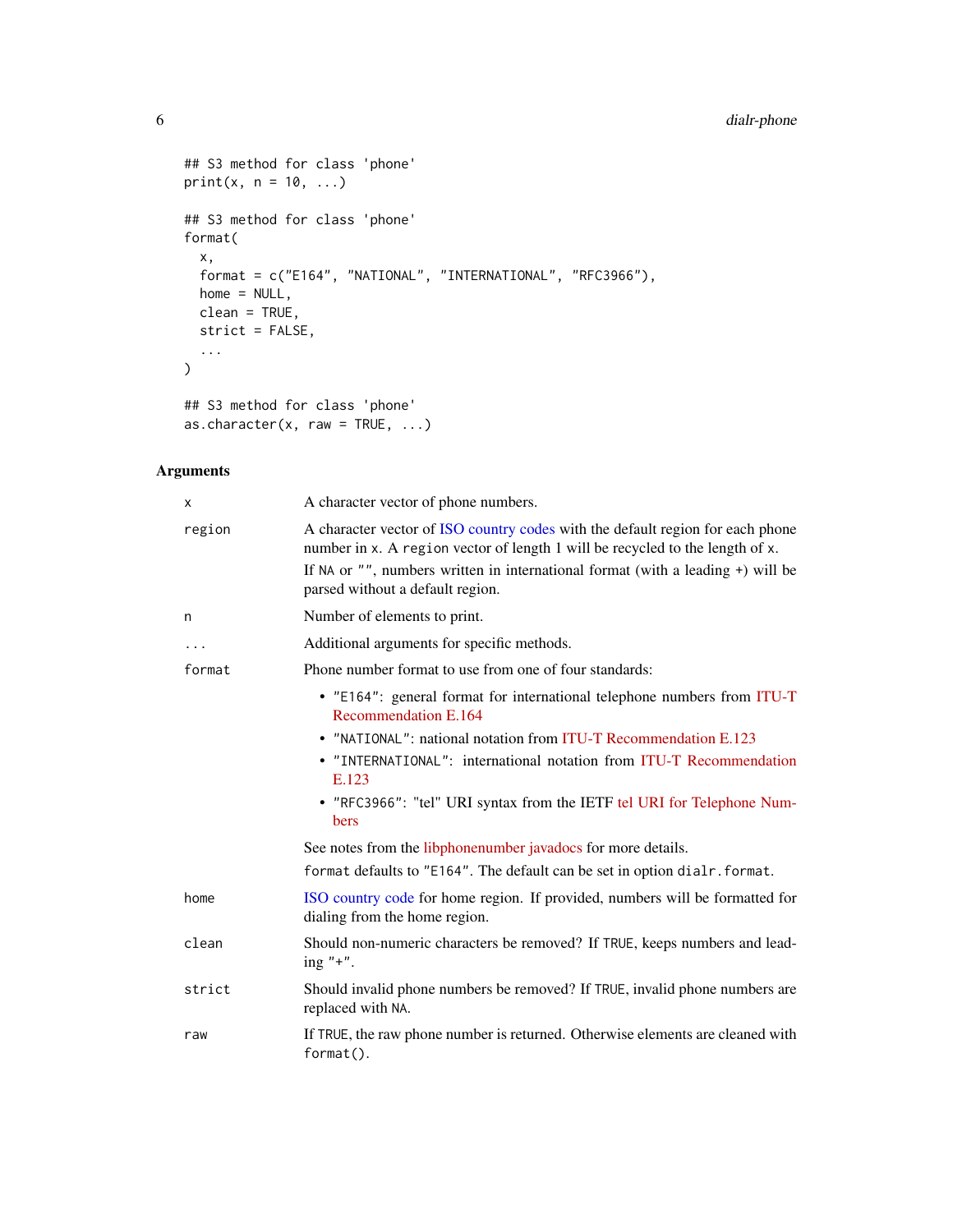#### <span id="page-6-0"></span>dialr-phone 7

#### Details

libphonenumber defines the PhoneNumberUtil class, with a set of functions for extracting information from and performing processing on a parsed Phonenumber object. A text phone number must be parsed before any other operations (e.g. checking phone number validity, formatting) can be performed. When parsing a phone number a ["default region"](#page-7-1) is required to determine the processing context for non-international numbers.

A phone vector stores the raw phone number, the default region and a java Phonenumber object for each element. The java object is cached so should persist between R sessions. In case of issues, use phone\_reparse() to recreate the phone vector from the original phone number and region.

Phone number parsing functions display a progress bar in interactive sessions by default. This can be disabled by setting option dialr.show\_progress to FALSE.

#### libphonenumber reference

phone(): Phone numbers are parsed using PhoneNumberUtil.parseAndKeepRawInput(). A phone vector stores the returned Phonenumber.PhoneNumber object alongside the original raw text and default region for later reference.

format(): PhoneNumberUtil.format() by default, or PhoneNumberUtil.formatOutOfCountryCallingNumber() if home is provided.

# See Also

Other phone functions: [dialr-example](#page-2-1), [dialr-match](#page-3-1), [dialr-region](#page-7-1), [dialr-type](#page-8-1), [dialr-valid](#page-9-1), [dialr](#page-0-0)

```
# Create a phone vector
x <- phone(c(0, 0123, "0412 345 678", "61412987654", "03 9123 4567", "+12015550123"), "AU")
is.phone(x)
print(x)
as.character(x)
format(x)
format(x, home = "AU")# Parse international number with no default region
phone("+61412345678", NA)
# Will fail to parse if number is not in international format
phone("0412345678", NA)
# A combination can be used
phone(c("+61412345678", "0412345678"), c(NA, "AU"))
```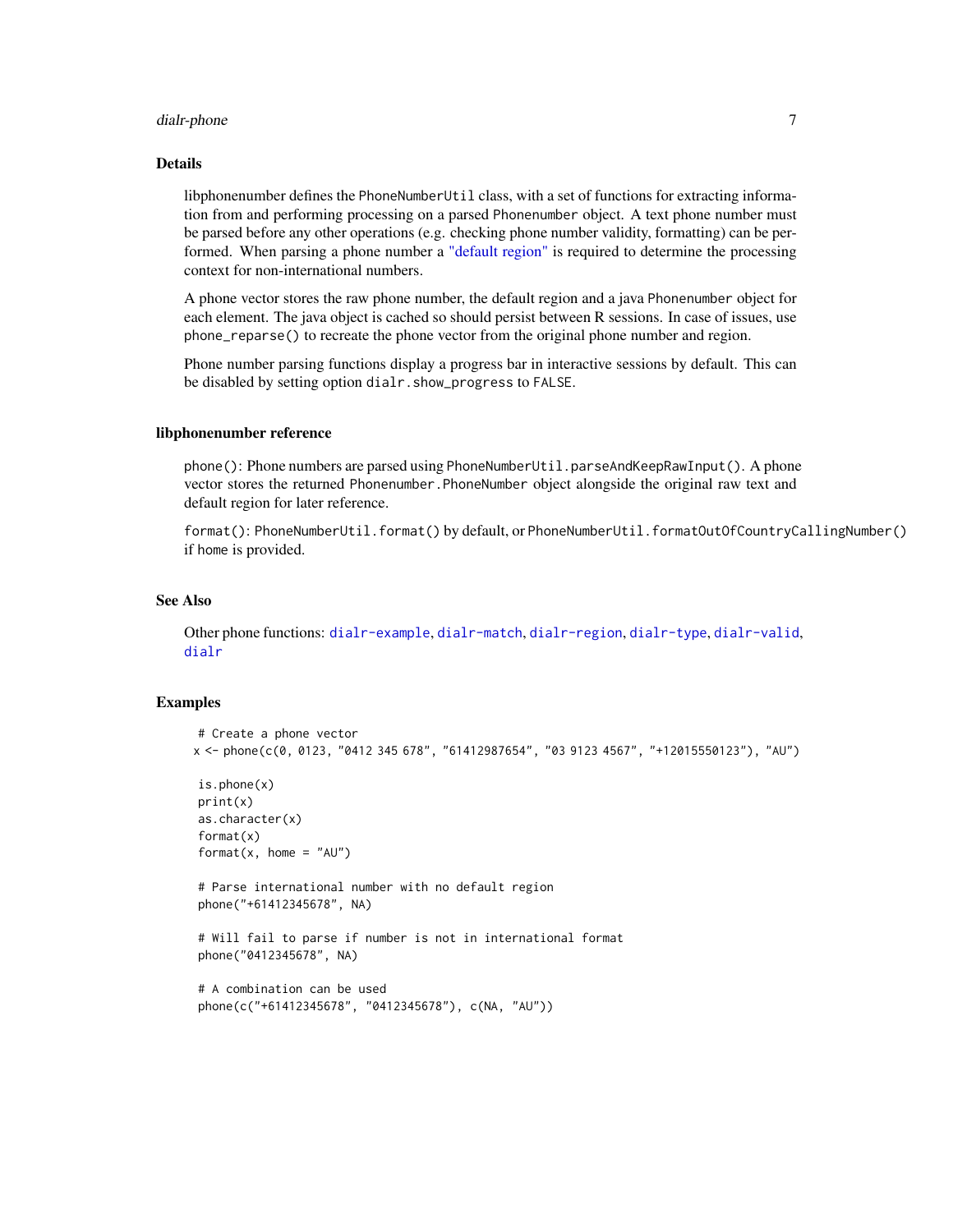<span id="page-7-2"></span><span id="page-7-1"></span><span id="page-7-0"></span>

In libphonenumber a phone number region is represented by a 2 digit ISO country code. get\_region(x) returns the 2-digit [ISO country code](https://en.wikipedia.org/wiki/ISO_3166-1) for each element of a [phone](#page-4-1) vector.

Use get\_supported\_regions() to see a full list of supported regions.

Region can also be retrieved from an international calling code. get\_region\_for\_calling\_code(x) returns the main region for each provided calling code. Since multiple regions can share a single calling code, get\_regions\_for\_calling\_code(x) returns a list of character vectors of regions for each.

#### Usage

get\_region(x)

get\_supported\_regions()

get\_region\_for\_calling\_code(x)

get\_regions\_for\_calling\_code(x)

#### Arguments

x A [phone](#page-4-1) vector, or a vector of calling codes.

# Value

A character vector of country codes.

get\_regions\_for\_calling\_code() returns a list of character vectors for each provided calling code.

#### libphonenumber reference

get\_region(): PhoneNumberUtil.getRegionCodeForNumber()

get\_supported\_regions(): PhoneNumberUtil.getSupportedRegions()

get\_region\_for\_calling\_code(): PhoneNumberUtil.getRegionCodeForCountryCode()

get\_regions\_for\_calling\_code(): PhoneNumberUtil.getRegionCodesForCountryCode()

#### See Also

Other phone functions: [dialr-example](#page-2-1), [dialr-match](#page-3-1), [dialr-phone](#page-4-2), [dialr-type](#page-8-1), [dialr-valid](#page-9-1), [dialr](#page-0-0)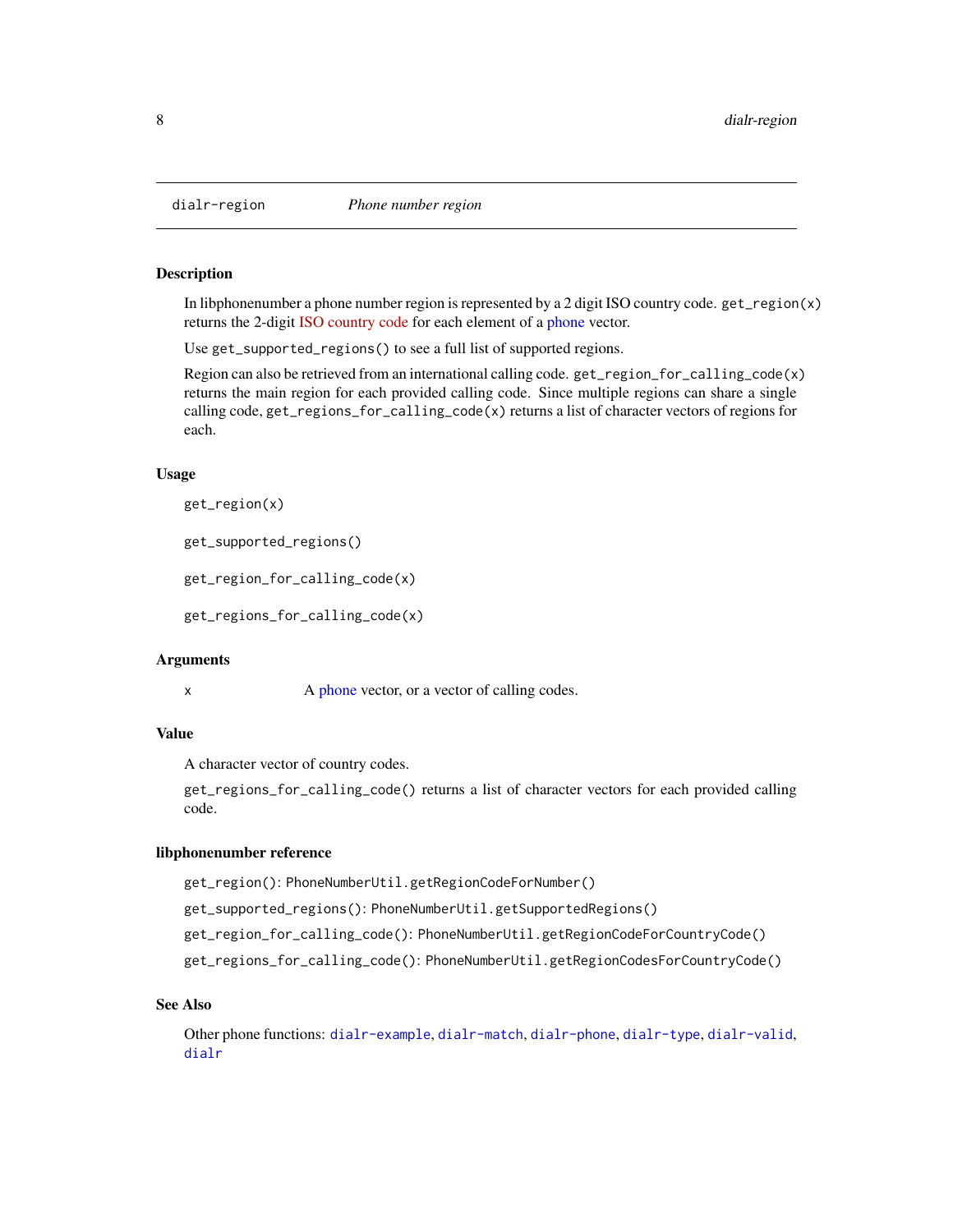#### <span id="page-8-0"></span>dialr-type 90 and 200 million of the state of the state of the state of the state of the state of the state of the state of the state of the state of the state of the state of the state of the state of the state of the sta

#### Examples

```
# Get regions for a phone vector
x <- phone(c(0, 0123, "0412 345 678", "61412987654", "03 9123 4567", "+12015550123"), "AU")
get_region(x)
# All supported region codes
get_supported_regions()
# Primary region for a calling code
get_region_for_calling_code(c(1, 61, 84))
# All regions for a calling code
get_regions_for_calling_code(c(1, 61, 84))
```
#### <span id="page-8-1"></span>dialr-type *Phone number type*

# <span id="page-8-2"></span>Description

In addition to validity, libphonenumber can identify phone number type - it is able to distinguish Fixed-line, Mobile, Toll-free, Premium Rate, Shared Cost, VoIP, Personal Numbers, UAN, Pager, and Voicemail (whenever feasible).

get\_type(x) returns the phone number type for each element of a [phone](#page-4-1) vector.

Valid phone number types differ by region. get\_types\_for\_region(x) returns a list of character vectors of valid types for each provided [ISO country code.](#page-7-1) Use get\_supported\_types() to see a full list of supported types.

#### Usage

```
get_type(x, strict = FALSE)
```
get\_supported\_types()

get\_types\_for\_region(x)

# Arguments

| x      | A phone vector, or a character vector of ISO country codes. |
|--------|-------------------------------------------------------------|
| strict | If TRUE, invalid phone numbers return NA.                   |

#### Value

A character vector of phone types.

get\_types\_for\_region() returns a list of character vectors for each provided country code.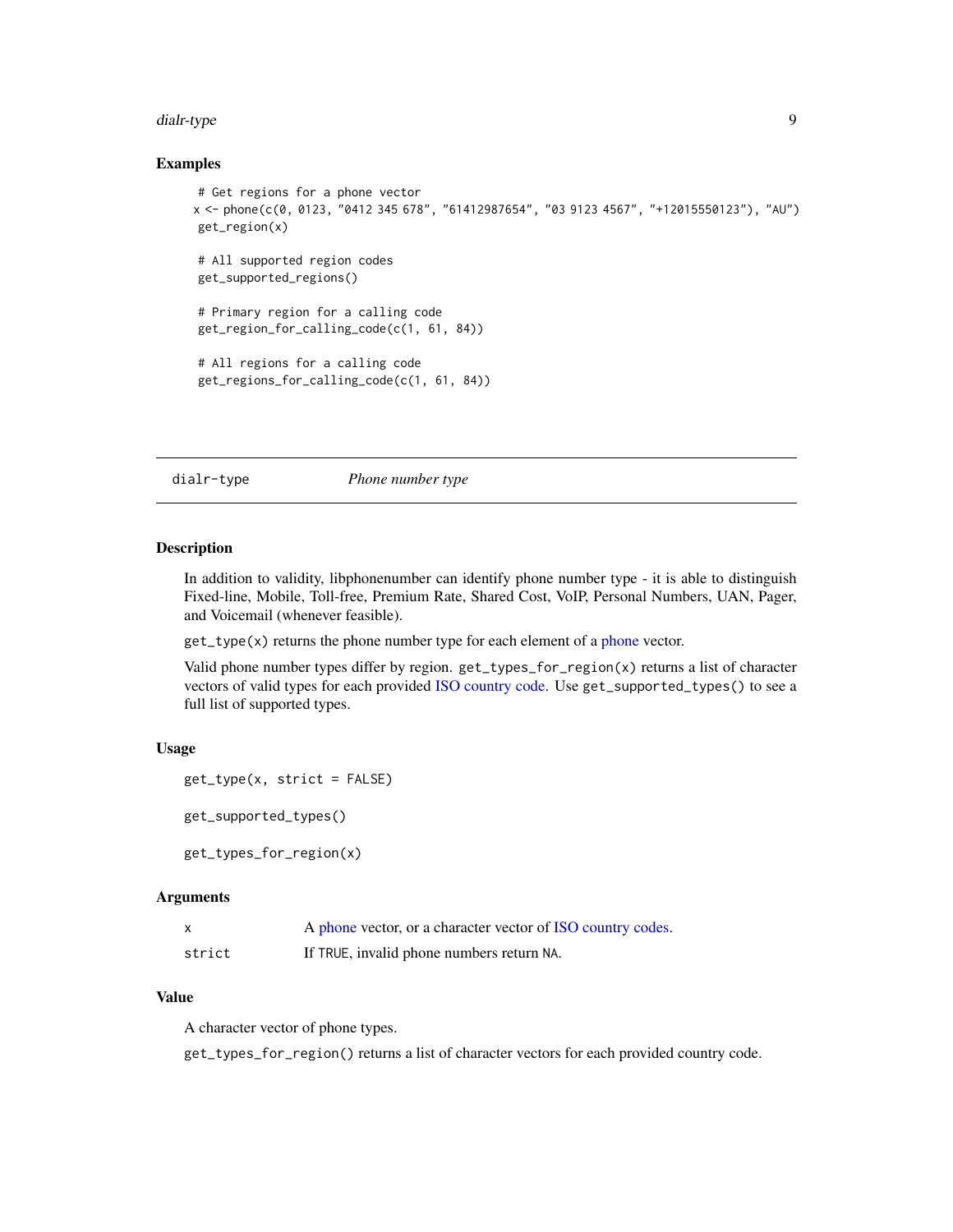#### <span id="page-9-0"></span>libphonenumber reference

```
get_type(): PhoneNumberUtil.getNumberType()
```
get\_supported\_types(): PhoneNumberUtil.PhoneNumberType

get\_types\_for\_region(): PhoneNumberUtil.getSupportedTypesForRegion()

#### See Also

Other phone functions: [dialr-example](#page-2-1), [dialr-match](#page-3-1), [dialr-phone](#page-4-2), [dialr-region](#page-7-1), [dialr-valid](#page-9-1), [dialr](#page-0-0)

# Examples

```
# Get phone types for a phone vector
x <- phone(c(0, 0123, "0412 345 678", "61412987654", "03 9123 4567", "+12015550123"), "AU")
get_type(x)
# All supported phone types
get_supported_types()
# Get supported types for specified regions
get_types_for_region("AU")
get_types_for_region(c("GB", "US"))
get_types_for_region(get_supported_regions())[1:5]
```
<span id="page-9-1"></span>dialr-valid *Phone number validity checks*

# Description

For each element of x:

- is\_parsed(x): Was this successfully parsed?
- is\_valid(x): Is this a valid phone number?
- is\_possible(x): Is this a possible phone number? Return type depends on detailed.

#### Usage

```
is_parsed(x)
```
is\_valid(x)

is\_possible(x, detailed = FALSE, type = NULL)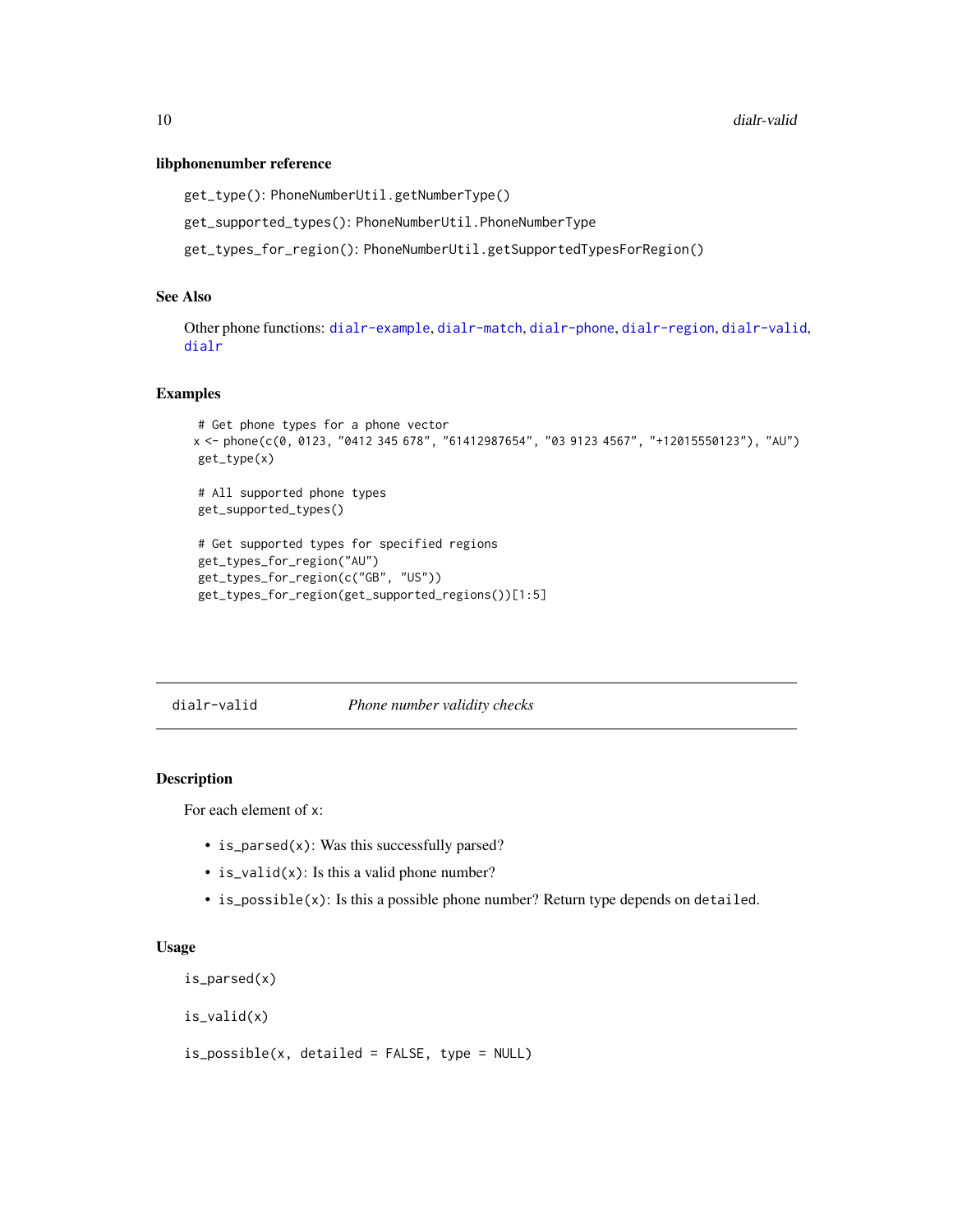#### <span id="page-10-0"></span>dialr-valid 11

#### **Arguments**

| $\mathsf{x}$ | A phone vector.                                                                                                                                                                            |
|--------------|--------------------------------------------------------------------------------------------------------------------------------------------------------------------------------------------|
| detailed     | If FALSE, is_possible returns a logical vector. If TRUE, it returns a character<br>vector with "IS_POSSIBLE" or the reason for failure. See Details section for<br>possible return values. |
| type         | If provided, checks if $x$ is possible for the given phone number type.                                                                                                                    |

# Details

Possible return values for is\_possible(x,detailed = TRUE):

- "INVALID\_COUNTRY\_CODE": The number has an invalid country calling code.
- "INVALID\_LENGTH": The number is longer than the shortest valid numbers for this region, shorter than the longest valid numbers for this region, and does not itself have a number length that matches valid numbers for this region.
- "IS\_POSSIBLE": The number length matches that of valid numbers for this region.
- "IS\_POSSIBLE\_LOCAL\_ONLY": The number length matches that of local numbers for this region only (i.e. numbers that may be able to be dialled within an area, but do not have all the information to be dialled from anywhere inside or outside the country).
- "TOO\_LONG": The number is longer than all valid numbers for this region.
- "TOO\_SHORT": The number is shorter than all valid numbers for this region.

#### libphonenumber reference

is\_valid(): PhoneNumberUtil.isValidNumber() is\_possible(): PhoneNumberUtil.isPossibleNumber() is\_possible(detailed = TRUE): PhoneNumberUtil.isPossibleNumberWithReason() is\_possible(type = type): PhoneNumberUtil.isPossibleNumberForType() is\_possible(detailed = TRUE,type = type): PhoneNumberUtil.sPossibleNumberForTypeWthReason()

#### See Also

Other phone functions: [dialr-example](#page-2-1), [dialr-match](#page-3-1), [dialr-phone](#page-4-2), [dialr-region](#page-7-1), [dialr-type](#page-8-1), [dialr](#page-0-0)

```
x <- phone(c(0, 0123, "0412 345 678", "61412987654", "03 9123 4567", "+12015550123"), "AU")
```

```
is_parsed(x)
is_valid(x)
is_possible(x)
is_possible(x, detailed = TRUE)
is_possible(x, type = "MOBILE")
is\_possible(x, detailed = TRUE, type = "MOBILE")
```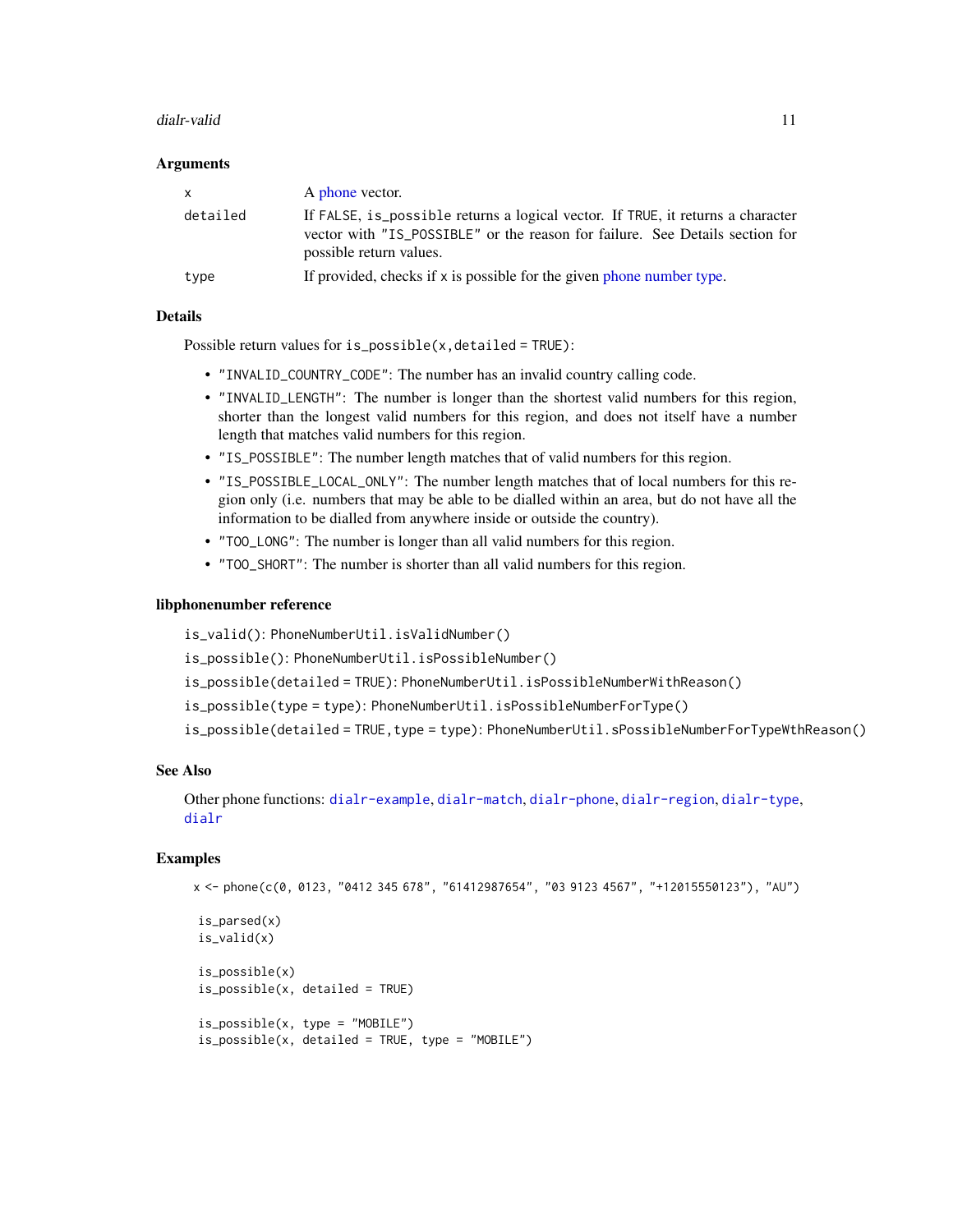<span id="page-11-0"></span>

Returns a carrier name for each phone number, in the language provided in locale.

# Usage

```
get_carrier(
 x,
 strict = FALSE,
 safe = FALSE,
 locale = getOption("dialr.locale")
)
```
#### Arguments

| $\mathsf{x}$ | A phone vector.                                                                                                                                                                                                                                                                  |
|--------------|----------------------------------------------------------------------------------------------------------------------------------------------------------------------------------------------------------------------------------------------------------------------------------|
| strict       | Should invalid phone numbers be removed? If TRUE, invalid phone numbers are<br>replaced with NA.                                                                                                                                                                                 |
| safe         | If TRUE, gets the name of the carrier for a given phone number only when it is<br>'safe' to display to users. A carrier name is considered safe if the number is<br>valid and for a region that doesn't support mobile number portability. All other<br>phone numbers return "". |
| locale       | The Java locale used to retrieve localised results. The default is set in option<br>dialr.locale.                                                                                                                                                                                |

#### Details

The carrier name is the one the number was originally allocated to, however if the country supports mobile number portability the number might not belong to the returned carrier anymore. If no mapping is found "" is returned.

#### Value

A carrier name for each phone number for the given locale, or "" if the number is invalid.

# libphonenumber reference

get\_geocode(): PhoneNumberToCarrierMapper.getNameForValidNumber() by default, or PhoneNumberToCarrierMapp if safe = TRUE.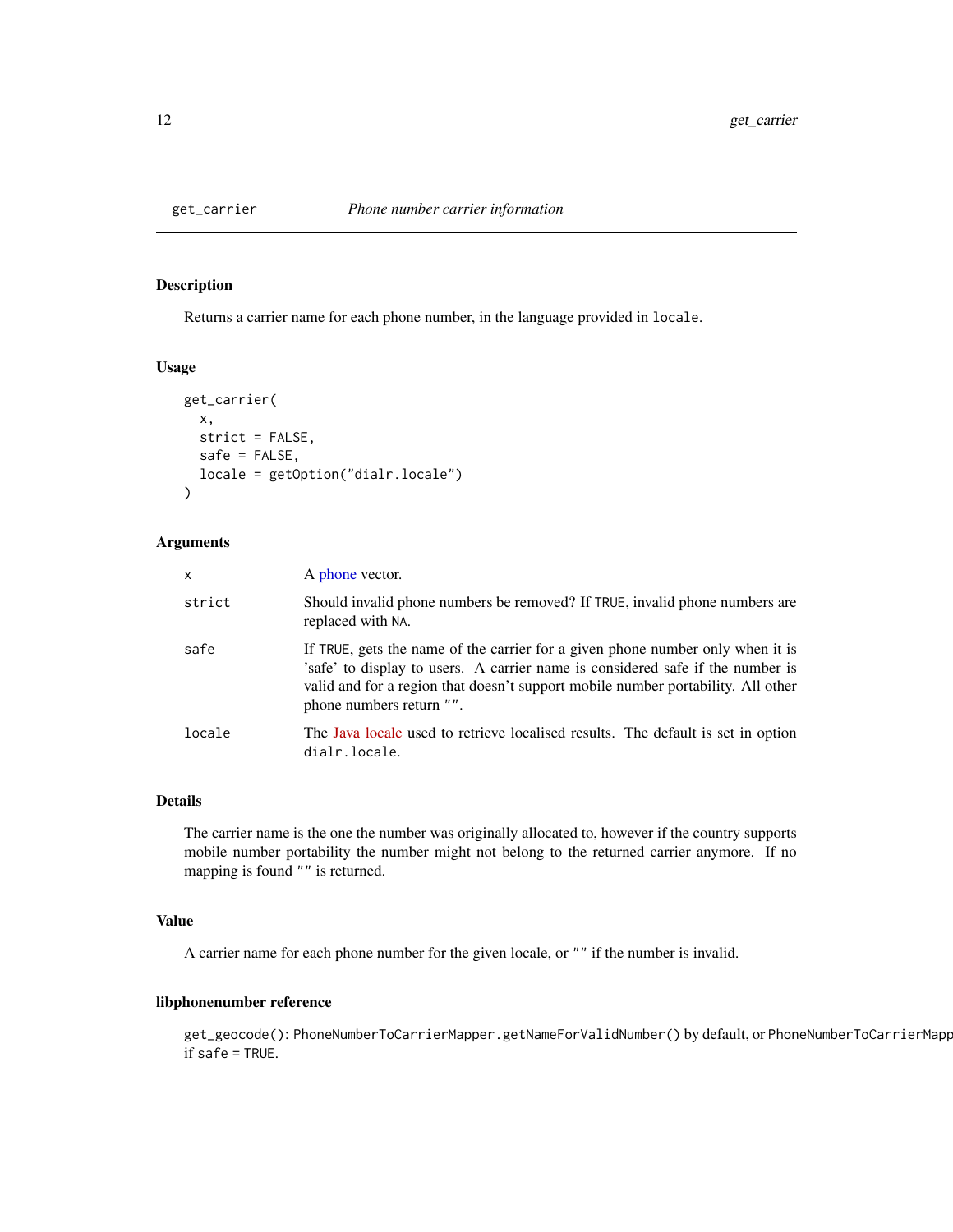#### <span id="page-12-0"></span>get\_cc  $\qquad \qquad$  13

#### Examples

```
x <- phone(c(0, 0123, "0412 345 678", "61412987654", "03 9123 4567", "+12015550123"), "AU")
get_carrier(x)
get_carrier(x, strict = TRUE)
get_carrier(x, safe = TRUE)
```
get\_cc *Get ISO country code*

# Description

Get [ISO country code](#page-7-1) from a country name.

#### Usage

get\_cc(country)

#### Arguments

country A character vector of country names.

# Value

A vector of [ISO country codes](#page-7-1) (NA where not found).

# Examples

```
get_cc("Australia")
get_cc(c("Australia", "China", "United states"))
```

| get_geocode | Phone number geographical information |  |  |
|-------------|---------------------------------------|--|--|
|-------------|---------------------------------------|--|--|

#### Description

Returns a text description for each phone number, in the language provided in locale.

#### Usage

```
get_geocode(x, home = NULL, strict = FALSE, locale = getOption("dialr.locale"))
```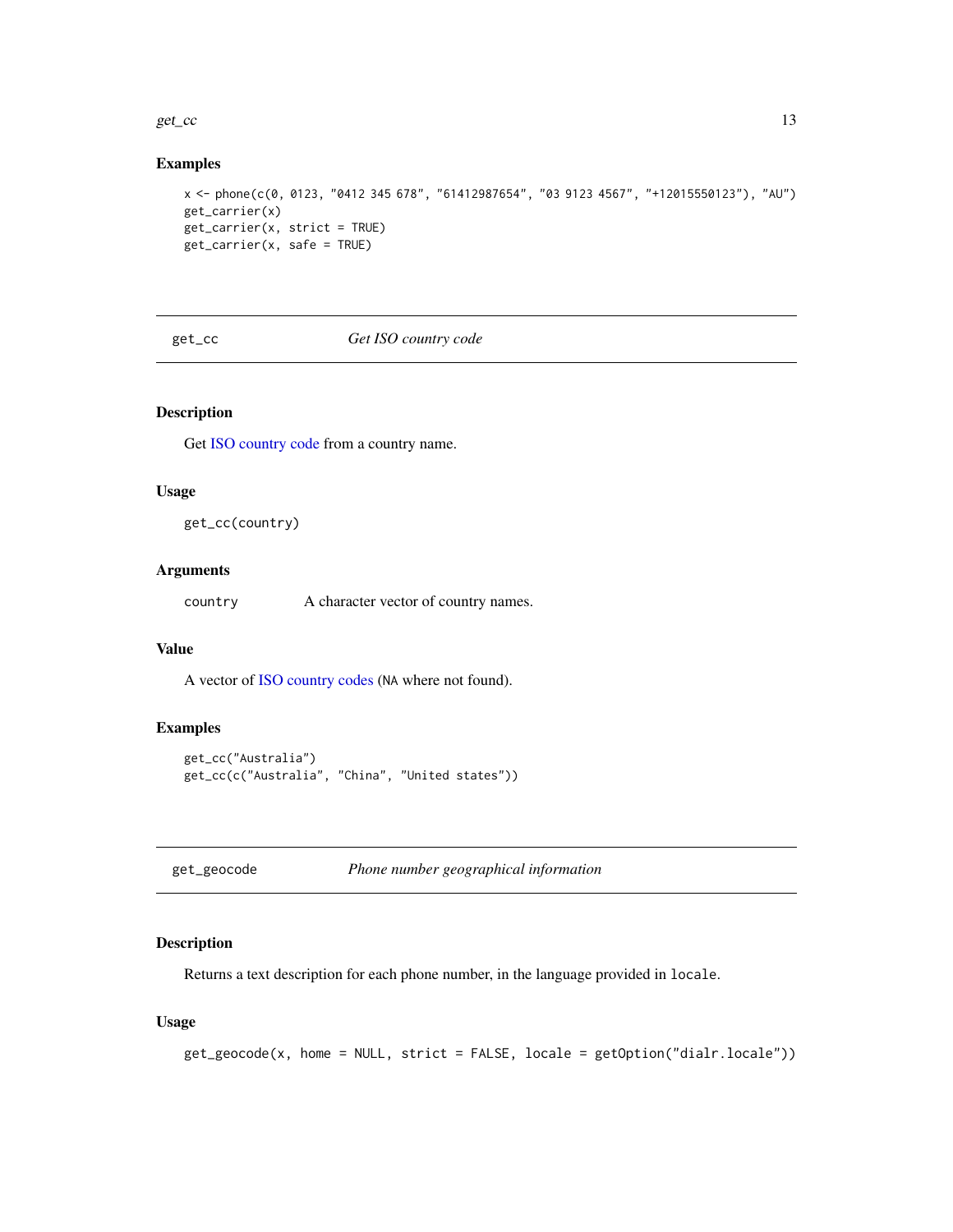#### <span id="page-13-0"></span>Arguments

| x      | A phone vector.                                                                                   |
|--------|---------------------------------------------------------------------------------------------------|
| home   | ISO country code for home region. See Details.                                                    |
| strict | Should invalid phone numbers be removed? If TRUE, invalid phone numbers are<br>replaced with NA.  |
| locale | The Java locale used to retrieve localised results. The default is set in option<br>dialr.locale. |

#### Details

The description might consist of the name of the country where the phone number is from, or the name of the geographical area the phone number is from if more detailed information is available.

If a phone number is from the region specified in home, only a lower-level description will be returned, if one exists. Otherwise, the phone number's region will be returned, with optionally some more detailed information.

For example, for a user from the region "US" (United States), we would show "Mountain View, CA" for a particular number, omitting the United States from the description. For a user from the United Kingdom (region "GB"), for the same number we may show "Mountain View, CA, United States" or even just "United States".

#### Value

A text description for each phone number for the given locale, or "" if the number is invalid or could belong to multiple countries.

#### libphonenumber reference

get\_geocode(): PhoneNumberOfflineGeocoder.getDescriptionForValidNumber().

```
x <- phone(c(0, 0123, "0412 345 678", "61412987654", "03 9123 4567", "+12015550123"), "AU")
get_geocode(x)
get_geocode(x, strict = TRUE)
# Specify a home country
get\_geocode(x, home = "AU")get_geocode(x, home = "US")
# Specify a language
get\_geocode(x, home = "DE", locale = "de")
```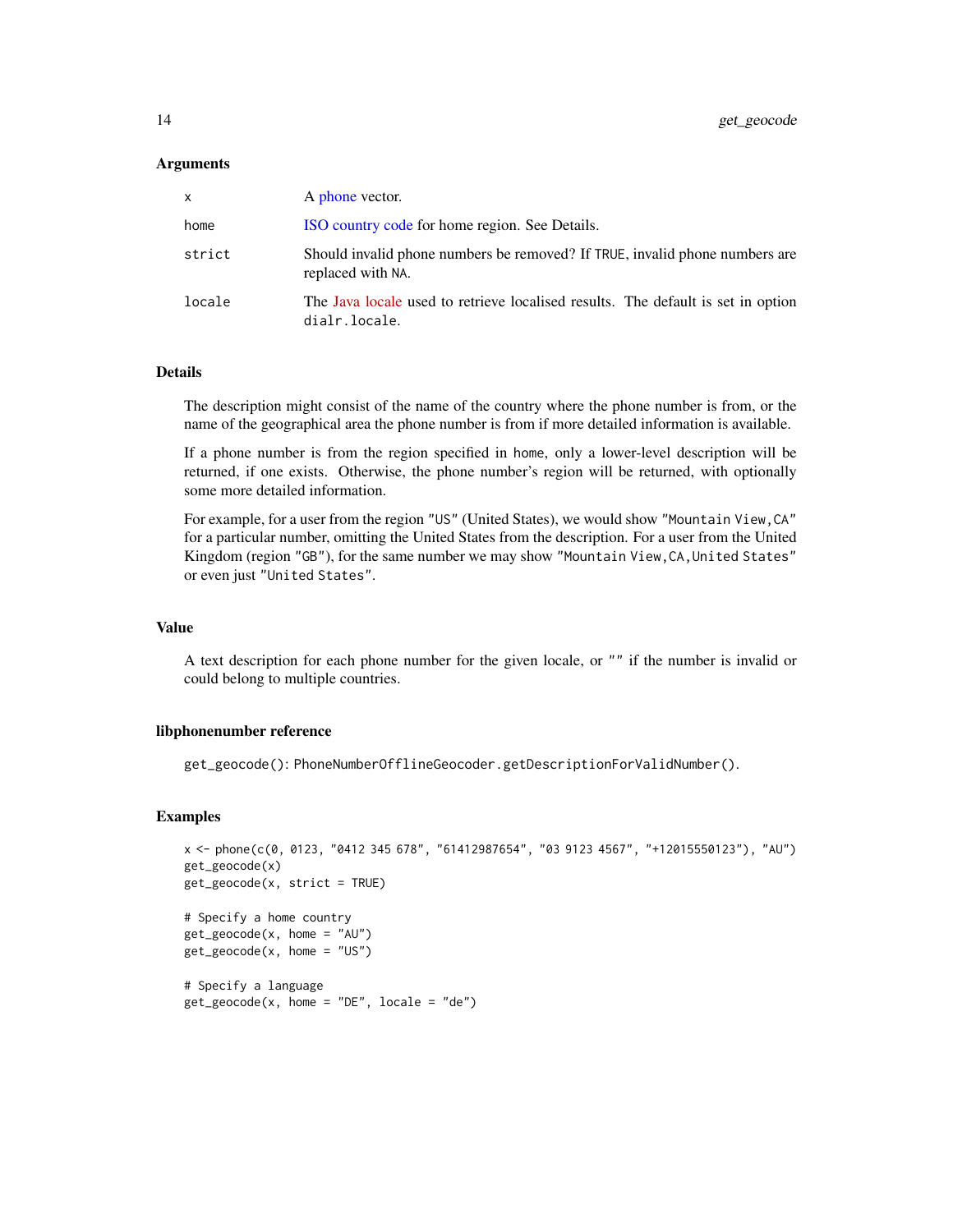<span id="page-14-0"></span>

Retrieve a list of [CLDR time zones](http://www.unicode.org/cldr/charts/latest/supplemental/zone_tzid.html) to which a phone number belongs.

#### Usage

get\_timezone(x, strict = FALSE)

# Arguments

|        | A phone vector.                                                                                  |
|--------|--------------------------------------------------------------------------------------------------|
| strict | Should invalid phone numbers be removed? If TRUE, invalid phone numbers are<br>replaced with NA. |
|        |                                                                                                  |

### Details

This function assumes the phone number is geo-localizable. Fixed-line and mobile numbers are considered possible candidates for geo-localization.

#### Value

A character vector of time zones to which each phone number belongs, separated by ;, or the default unknown time zone "Etc/Unknown" if no other time zone was found.

#### libphonenumber reference

get\_timezone(): PhoneNumberToTimeZonesMapper.getTimeZonesForGeographicalNumber().

```
x <- phone(c(0, 0123, "0412 345 678", "61412987654", "03 9123 4567", "+12015550123"), "AU")
get_timezone(x)
get_timezone(x, strict = TRUE)
# Return a list
strsplit(get_timezone(x), ";")
```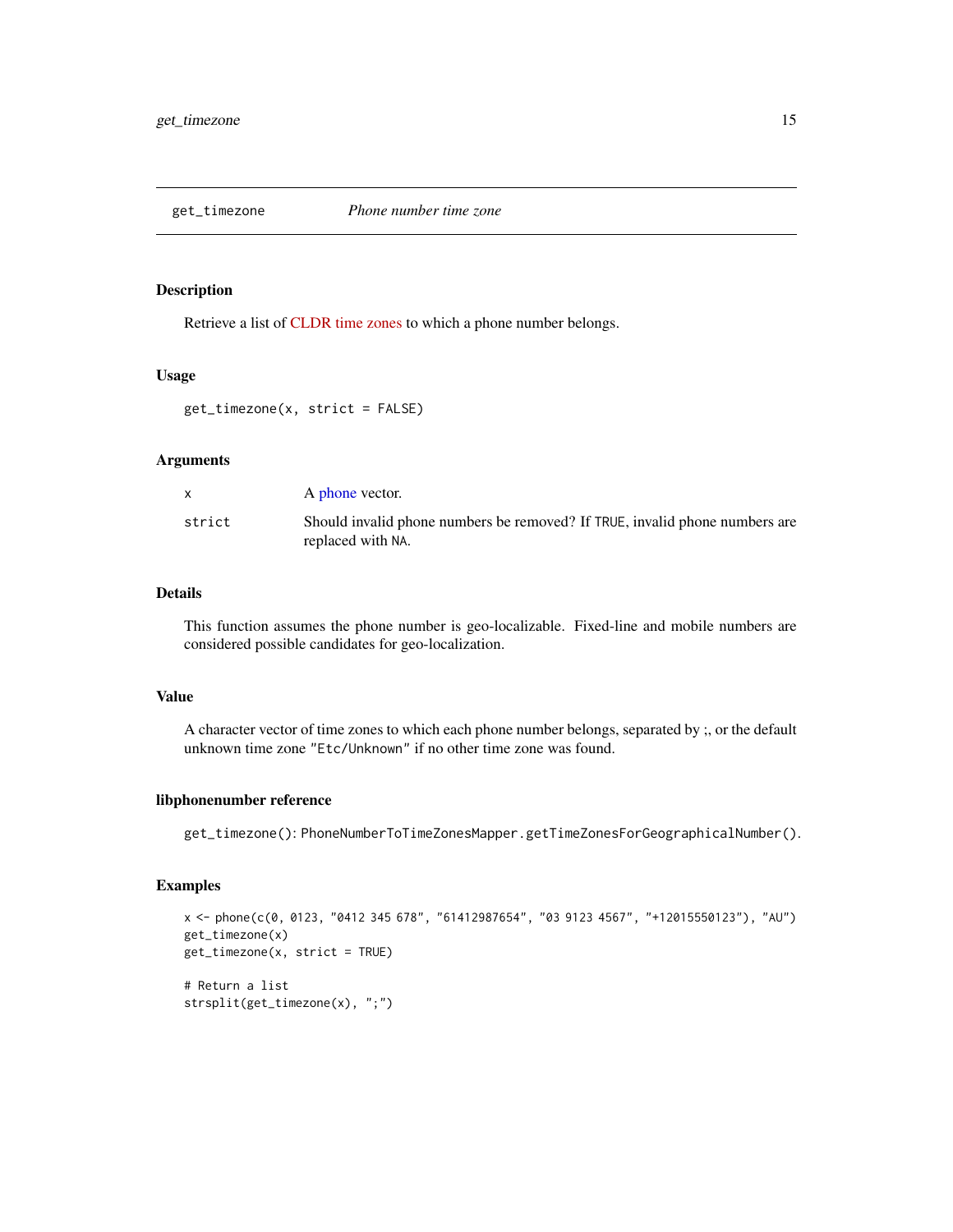<span id="page-15-0"></span>

ph\_example is soft-deprecated and will be removed in a future release.

# Usage

ph\_example(country, type = NULL, home = NULL, clean = FALSE)

# Arguments

| country | Character vector of region codes. If length $= 1$ , the same region code is used for<br>all phone numbers       |
|---------|-----------------------------------------------------------------------------------------------------------------|
| type    | A character vector of phone number types. If NULL (default), returns an example<br>"FIXED LINE" number.         |
| home    | ISO country code for home country. If provided, numbers will be formatted for<br>dialing from the home country. |
| clean   | Should non-numeric characters be removed? If TRUE, keeps numbers                                                |

#### Value

a character vector of formatted example phone numbers.

# Examples

```
ph_example("AU")
ph_example("AU", type = "MOBILE")
ph_example("AU", home = "US")
ph_example("AU", clean = TRUE)
```
ph\_format *Format a phone number*

#### Description

ph\_format is soft-deprecated and will be removed in a future release.

#### Usage

```
ph_format(phone, country, format = "NATIONAL", home = NULL, clean = FALSE)
```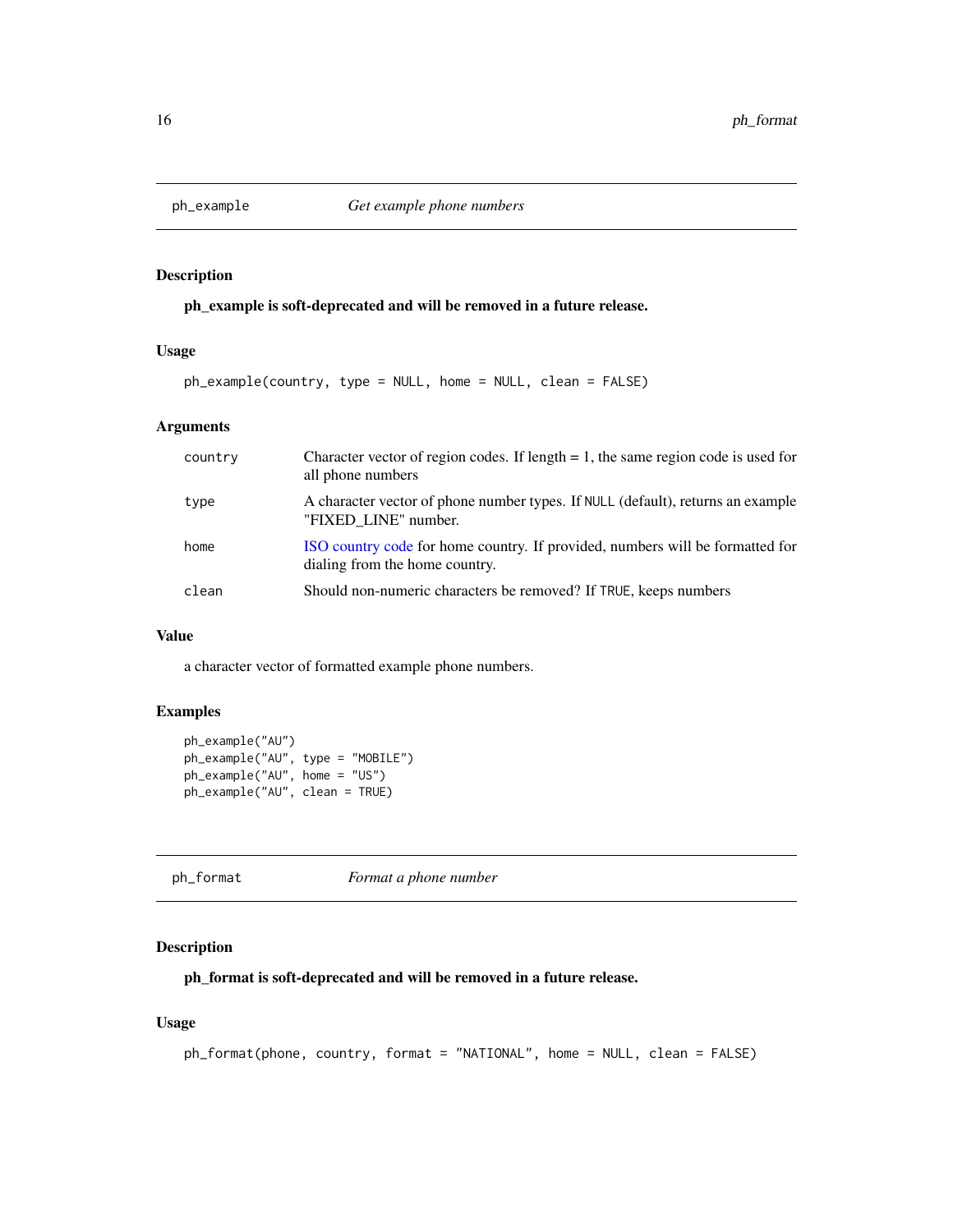# <span id="page-16-0"></span>ph\_possible 17

# Arguments

| phone   | Character vector of phone numbers to check                                                                      |
|---------|-----------------------------------------------------------------------------------------------------------------|
| country | Character vector of region codes. If length $= 1$ , the same region code is used for<br>all phone numbers       |
| format  | Phone number format to use.                                                                                     |
| home    | ISO country code for home country. If provided, numbers will be formatted for<br>dialing from the home country. |
| clean   | Should non-numeric characters be removed? If TRUE, keeps numbers                                                |

# Value

a character vector of formatted phone numbers.

# Examples

```
x <- c(0, 0123, "0404 753 123", "61410123817", "+12015550123")
ph_format(x, "AU")
ph_format(x, "AU", home = "AU")
```
ph\_possible *Check if a phone number is possible for a given region*

# Description

ph\_possible is soft-deprecated and will be removed in a future release.

#### Usage

```
ph_possible(phone, country, detailed = FALSE)
```
# Arguments

| phone    | Character vector of phone numbers to check                                                                                                                                                                   |
|----------|--------------------------------------------------------------------------------------------------------------------------------------------------------------------------------------------------------------|
| country  | Character vector of region codes. If length $= 1$ , the same region code is used for<br>all phone numbers                                                                                                    |
| detailed | If detailed = FALSE, ph_possible returns a logical vector that indicates whether<br>the number is possible or not. If detailed = TRUE, ph_possible returns more<br>detailed information about FALSE numbers. |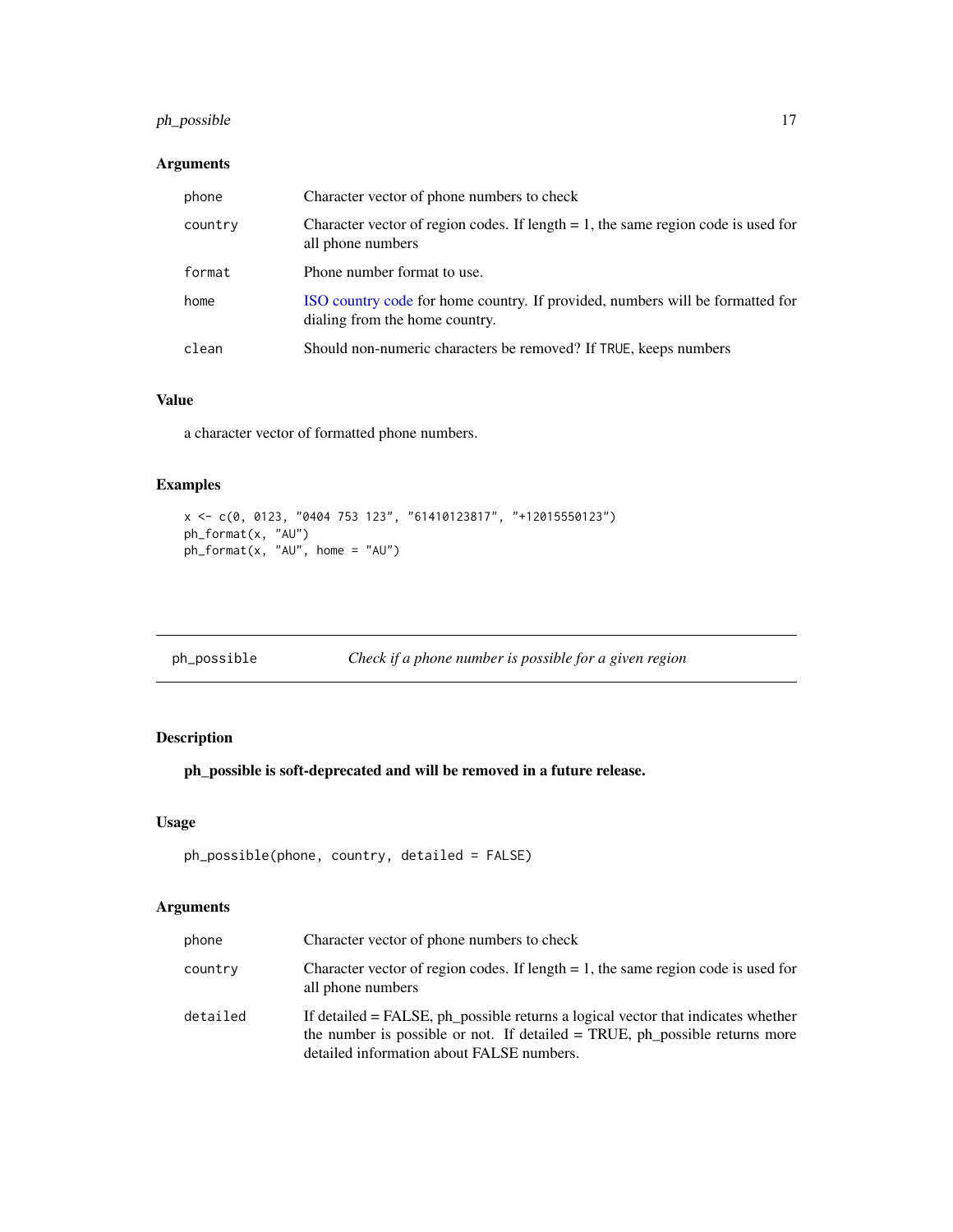#### <span id="page-17-0"></span>Details

Check whether a phone number is a possible number. It provides a more lenient check than isValid-Number(PhoneNumber) in the following sense:

- 1. It only checks the length of phone numbers. In particular, it doesn't check starting digits of the number.
- 2. It doesn't attempt to figure out the type of the number, but uses general rules which applies to all types of phone numbers in a region. Therefore, it is much faster than isValidNumber.
- 3. For fixed line numbers, many regions have the concept of area code, which together with subscriber number constitute the national significant number. It is sometimes okay to dial the subscriber number only when dialing in the same area. This function will return true if the subscriber-number-only version is passed in. On the other hand, because isValidNumber validates using information on both starting digits (for fixed line numbers, that would most likely be area codes) and length (obviously includes the length of area codes for fixed line numbers), it will return false for the subscriber-number-only version.

#### Value

if detailed = FALSE, logical vector flagging possible phone numbers. If detailed = TRUE, character vector with detailed information about failures.

#### Examples

```
x <- c(0, 0123, "0404 753 123", "61410123817", "+12015550123")
ph_possible(x, "AU")
```
ph\_region *Retrieve region for phone number*

#### **Description**

ph\_region is soft-deprecated and will be removed in a future release.

#### Usage

```
ph_region(phone, country)
```
#### Arguments

| phone   | Character vector of phone numbers.                                                   |
|---------|--------------------------------------------------------------------------------------|
| country | Character vector of region codes. If length $= 1$ , the same region code is used for |
|         | all phone numbers.                                                                   |

#### Value

character vector containing the country code for each phone number.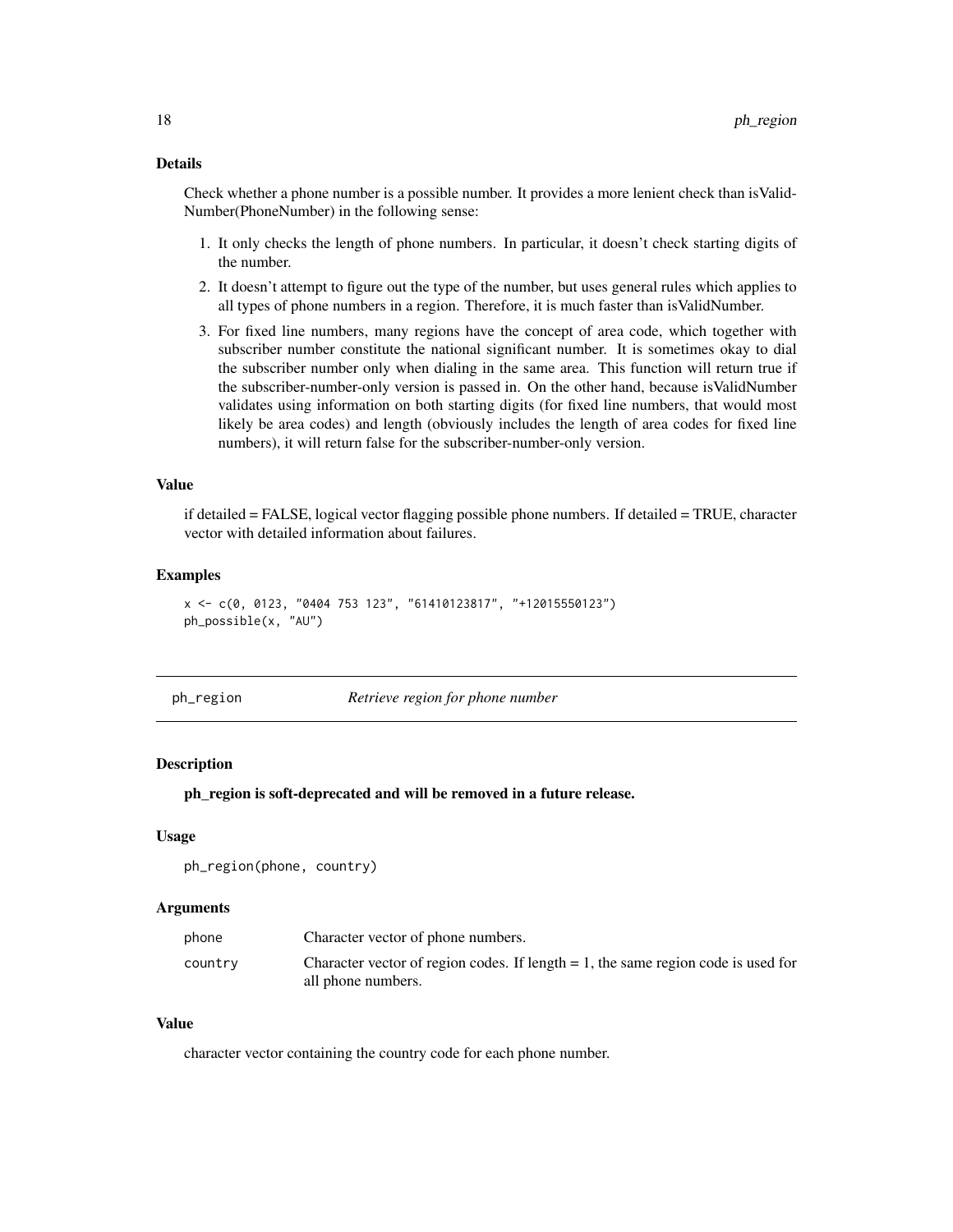#### <span id="page-18-0"></span>ph\_type 19

# Examples

```
x <- c(0, 0123, "0404 753 123", "61410123817", "+12015550123")
ph_region(x, "AU")
```
#### ph\_type *Retrieve type for phone number*

# Description

# ph\_type is soft-deprecated and will be removed in a future release.

# Usage

ph\_type(phone, country)

# Arguments

| phone   | Character vector of phone numbers.                                                   |
|---------|--------------------------------------------------------------------------------------|
| country | Character vector of region codes. If length $= 1$ , the same region code is used for |
|         | all phone numbers.                                                                   |

# Value

character vector containing the phone number type for each phone number.

# Examples

```
x <- c(0, 0123, "0404 753 123", "61410123817", "+12015550123")
ph_type(x, "AU")
```
ph\_valid *Check if a phone number is valid for a given region*

#### Description

ph\_valid is soft-deprecated and will be removed in a future release.

#### Usage

```
ph_valid(phone, country, strict = FALSE)
```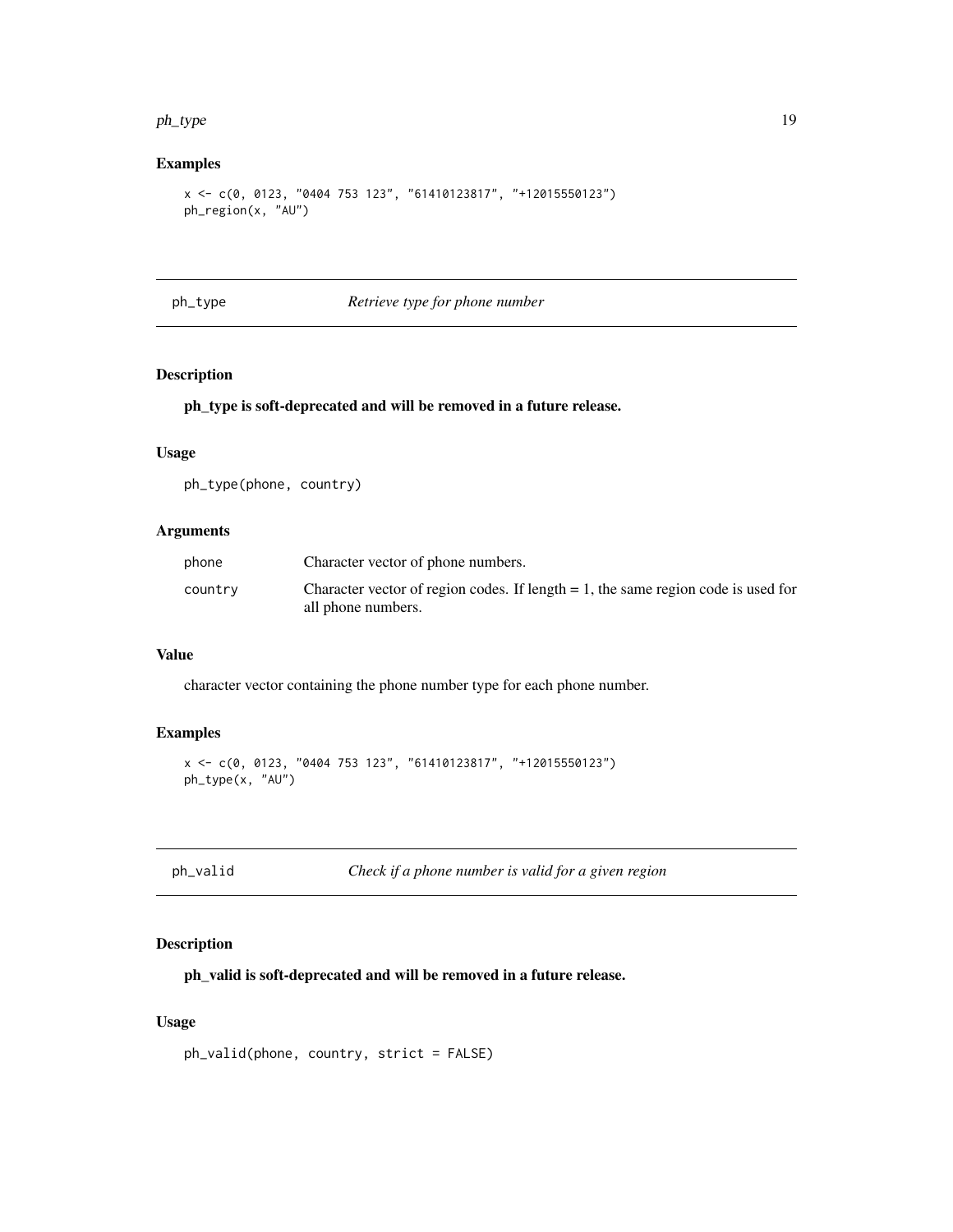# Arguments

| phone   | Character vector of phone numbers to check                                                                                                                                                                                                                                |
|---------|---------------------------------------------------------------------------------------------------------------------------------------------------------------------------------------------------------------------------------------------------------------------------|
| country | Character vector of region codes. If length $= 1$ , the same region code is used for<br>all phone numbers                                                                                                                                                                 |
| strict  | If strict $=$ FALSE, ph_valid checks if the phone number is valid to dial within<br>the given region, including correctly specified international numbers. If strict $=$<br>TRUE, ph_valid checks if the phone number is a domestic phone number for the<br>given region. |

# Value

logical vector flagging valid and invalid phone numbers

```
x <- c(0, 0123, "0404 753 123", "61410123817", "+12015550123")
ph_valid(x, "AU")
```